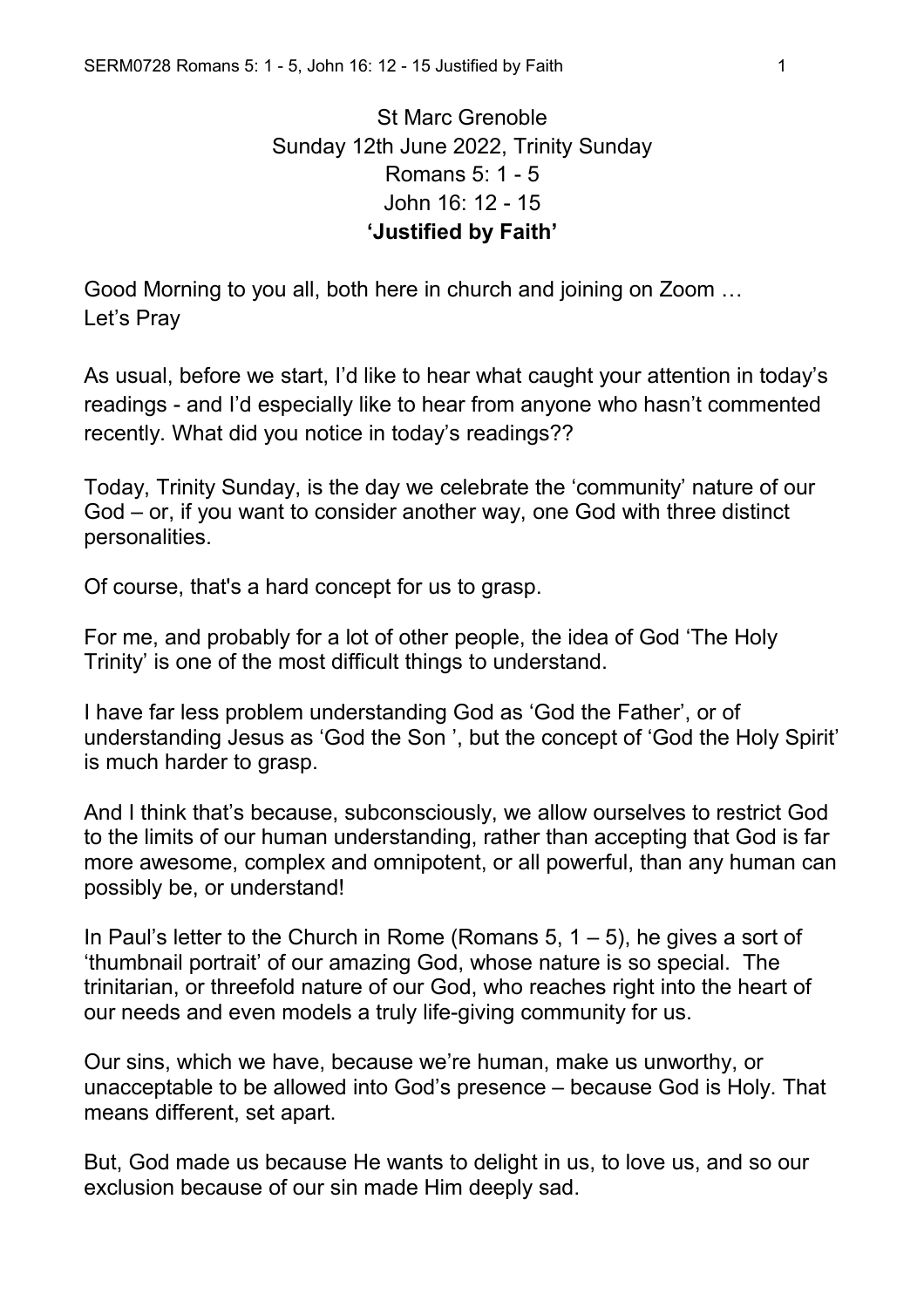SERM0728 Romans 5: 1 - 5, John 16: 12 - 15 Justified by Faith 2

In OT times, God's people had to make frequent sacrifices to pay the price for their sins; but it never stopped. So God decided to put an end to it by providing a once for all sacrifice to redeem - or pay the price for our sins.

Only His own Son was a suitably Holy sacrifice to pay for all our sin once and for all. So, Jesus allowed himself to be sacrificed on a cross to pay that price. Roms 4: 25 says "Because of our sins He was handed over to die, and He was raised to life in order to put us right with God."

And, because of that, our Father God allows us to come face to face with Him and offers us His deep loving peace because of the reconciling grace that Jesus' sacrificial death has earned, on our behalf - once and for all.

Paul explains it's also because of that we're promised hope in the sufferings we meet in our daily lives; because of God the Father's redeeming and peace giving love, which was earned for us through Jesus' sacrifice, and the grace poured into our hearts by the gift of the Holy Spirit.

So how do we claim these benefits Jesus died for? Paul says –"through faith". In other words we need to believe in Jesus and trust what He has done for us, to be able to claim the benefits he earned for us.

We're given God's grace because Jesus earned it for us - but we have to claim it, by showing that we believe in Jesus and by doing the things He commissions us to do for Him.

We are invited to enjoy God's glory, because by His grace Jesus died to pay the price for wiping out, or washing away, our sins. But, we need to accept, or claim, His call to receive those benefits.

'The Message' says: "We throw open our doors to God and discover at the same moment that He has already thrown open His door to us. We find ourselves standing where we always hoped we might stand – out in the wide open spaces of God's grace and glory, standing tall and shouting our praise!"

## *What a delightful picture that is.*

But, Paul is careful to point out that, just because we enjoy God's grace, does NOT mean that our lives immediately become a bed of roses!

Why??Well, Paul says that our troubles help us to produce better qualities – like endurance, and patience, which bring God's approval, and we're told, His approval creates hope.

And, we're assured that hope in God will not disappoint us. 'The Message' says: "We're never left feeling shortchanged.